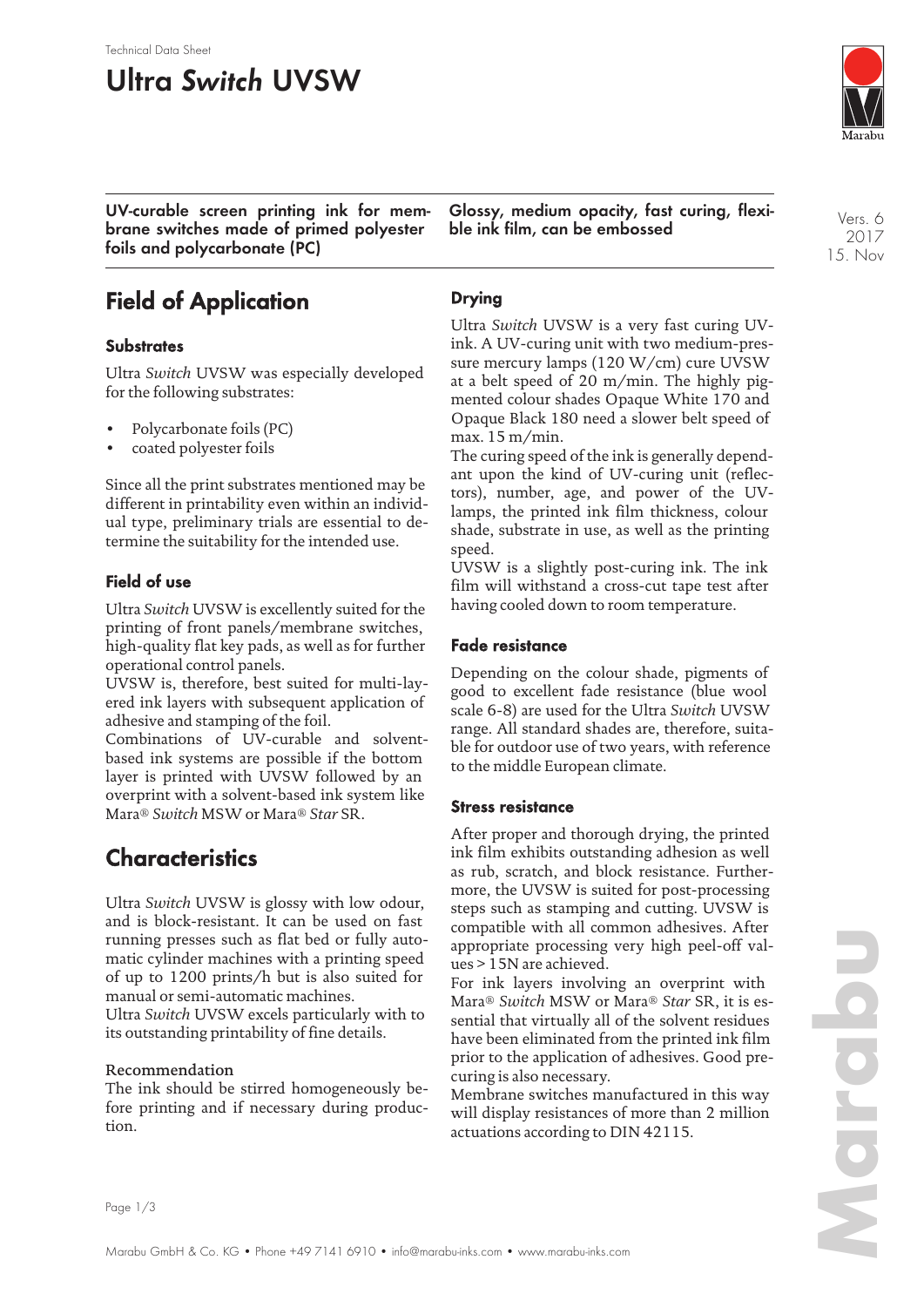#### Technical Data Sheet

# **Ultra Switch UVSW**



Vers. 6 2017

**Range**

### Basic Shades

| 922 | Light Yellow          |
|-----|-----------------------|
| 924 | Medium Yellow         |
| 926 | Orange                |
| 932 | Scarlet Red           |
| 934 | Carmine Red           |
| 936 | Magenta               |
| 950 | Violet                |
| 952 | Ultramarine Blue      |
| 956 | <b>Brilliant Blue</b> |
| 960 | Blue Green            |
| 962 | Grass Green           |
| 970 | White                 |
| 980 | Black                 |
|     |                       |

### High Opaque Shades

| 170 | Opaque White |
|-----|--------------|
| 180 | Opaque Black |

### Further Products

| 904 | Special Binder     |
|-----|--------------------|
| 912 | Overprint Varnish  |
| 913 | Milky Matt Varnish |

Attention: UVSW 912 (glossy-transparent) and 913 (anti-glare) are silicone-free window varnishes. For silicone-free products, it is important to use only thoroughly cleaned stencils, squeegees, ink pumps, as well as tubes (in the case of an automatic ink supply), and injectors for the manual ink filling of the stencil, etc. If cleaning is carried out with automatic screen washing systems, we recommend prior to printing an additional manual cleaning with a fresh cleaner not having had any contact with ink residues containing silicone. UVSW 912/913 are neither suited for overprinting or mixing with UVSW Ultracolor Shades. For colour mixes UVSW 904 Special Binder should be used.

UVSW 912 and 913 feature very high chemical and mechanical resistance.

All other UVSW shades are intermixable. Mixing with other ink types should be avoided in order to maintain the special characteristics of this outstanding ink range.

All basic shades are included in our Marabu-ColorFormulator (MCF). They build the basis for the calculation of individual colour matching formulas, as well as for shades of the common colour reference systems HKS®, PAN-TONE®, and RAL®. All formulas are stored in the Marabu-ColorManager software.

15. Nov

### Combination possibilities

UVSW is compatible with the other Marabu ink systems for membrane switches, Mara® *Switch* MSW and Mara® *Star* SR. They can be combined with the UV-curable Ultra *Switch* UVSW if the bottom layer is printed with UVSW, followed by an overprint with MSW or SR. Especially in combination with UVSW, we recommend to print the blocking layer with MSW 171 (Opaque White) or 182 (Block-out Silver). This gives you the flexibility to choose or combine UV-curable and solvent-based inks according to the respective requirements.

### **Metallics**

### Metallic Pastes

| S-UV 191 | Silver                    | 15-25%   |
|----------|---------------------------|----------|
| S-UV 192 | Rich Pale Gold            | 15-25%   |
| S-UV 193 | Rich Gold                 | 15-25%   |
| S-UV 291 | High Gloss Silver         | 10-25%   |
| S-UV 293 | High Gloss Rich Gold      | 10-25%   |
| S-UV 296 | High Gloss Silver         | 10-12.5% |
| S-UV 297 | High Gloss Rich Pale Gold | 10-12.5% |
| S-UV 298 | High Gloss Pale Gold      | 10-12.5% |
|          |                           |          |

### Metallic Powders

| S <sub>181</sub> | Aluminium                | 17% |
|------------------|--------------------------|-----|
| S <sub>182</sub> | Rich Pale Gold           | 20% |
| S <sub>183</sub> | Rich Gold                | 20% |
| S <sub>184</sub> | Pale Gold                | 20% |
| S <sub>186</sub> | Copper                   | 25% |
| S <sub>190</sub> | Aluminium, rub-resistant | 17% |
|                  |                          |     |

These metallics are added to UVSW 904 in the recommended amount, whereas the addition may be individually adjusted to the respective application. We recommend preparing a mixture which can be processed within a maximum of 8 h since metallic mixtures usually cannot be stored. Due to their chemical structure, the processing time of mixtures with Pale Gold S 184 and Copper S 186 is even reduced to 4 h. Owing to the smaller pigment size of Metallic Pastes it is possible to work with finer fabrics like 140-31 to 150-31.

Owing to the larger pigment size of Metallic